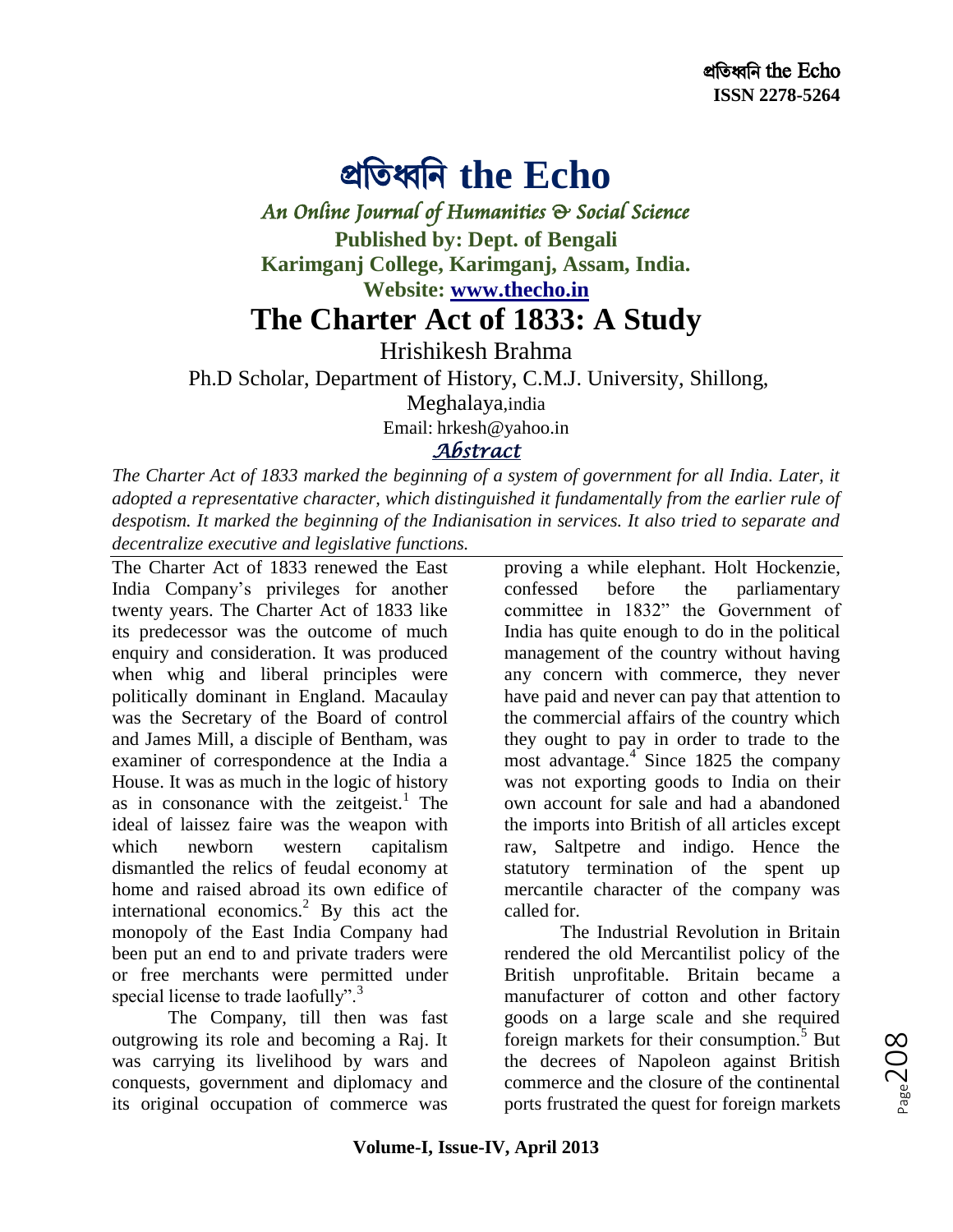and the British industrialists were obliged to explore new markets in British colonies. A vast country like India naturally provided great scope for the realisation of their ambition for, besides constituting a large market for the manufactured goods and capital; India could supply the much needed raw materials. The British power in India after 1800 as no more than an accessory, an instrument for ensuring the necessary conditions of law and order by which the potentially vast India market could be conquered for the British industry.<sup>6</sup> There was a tremendous political change in India since 1813 which imposed on the company political responsibilities incompatible with maintenance of its commercial character.

The annexation of the peshwa's dominions, of Assam and of a part of Erma and the extension of British supremacy over Rajputava the company became the defacto paramount power in India. Wallesley's dream of converting the British Empire in India into the British Empire in India into the British Empire of India.<sup>7</sup> was realised within less than a decade through diplomacy and the use of arms.

Lord Ellenborough who became the president of the Board of control in September 1828, was in favour of radical change. He opined that "the company was to be abolished the Directors being retained as advisory commissioners and the government of India was to placed in the hands of a secretary of state".<sup>8</sup> But in 1830 Lord Grey formed a new ministry and Charles became president of the Board of control. He was a canningite in his political affiliation. It was a significant political change. The whigs, coming to back power after a long political exile. Thomas Macaulay was in the House of Commons and he became an Assistant Commissioner of the Board of control in June 1832 and its Secretary six months later.<sup>9</sup> James Mill a disciple of Bentham

became examiner of the company's India correspondence in 1831.

The age of utilitarianism was another cause to pass the Act of 1833. Utilitarian influence expressed themselves more distinctly in the field of cultural and social policy than in the constitutional reforms. Bentinck who adopted utilitarian views gave great attention to social policy.

The Anglo-Burmese war of 1824 had caused to severe strain on the financial resources of government. In addition to increase in its civil expenses, its military expenses had also increased by £ 10,000,000. In 1828-29 the revenue of India amounted to  $\text{£}$  22,000,000. The consideration of the constitutional problem was, therefore, entrusted to the civil finance committee,  $^{10}$  instituted in pursuance of an order of the court of Directors who had asked the supreme government in 1827 to reduce expenditure to the level of 1823-24. This committee was directed on 11 May 1830 to extend its investigation to the expediency of the plan on which the several presidencies had been constituted by the legislature. $11$ 

Grey recommended the formation of a Legislative Council with power to make laws for all places, persons and courts. In its composition, he suggested, it might include representatives of the Supreme Court and the church of the services and the subordinate governments, but definitely not of any Indians.<sup>12</sup> Copies of all minutes and discussion on the constitution of the Indian Government were transmitted to England for the consideration of the home authorities, who were considerably influenced in their decision by the nature of these recommendations. We have to solve one of the hardest problems in politics. We are trying to make bricks without straw- to give a good government. We have to engraft on despotism those blessing are the natural fruits of liberty.<sup>13</sup> Even J. S. Mill the great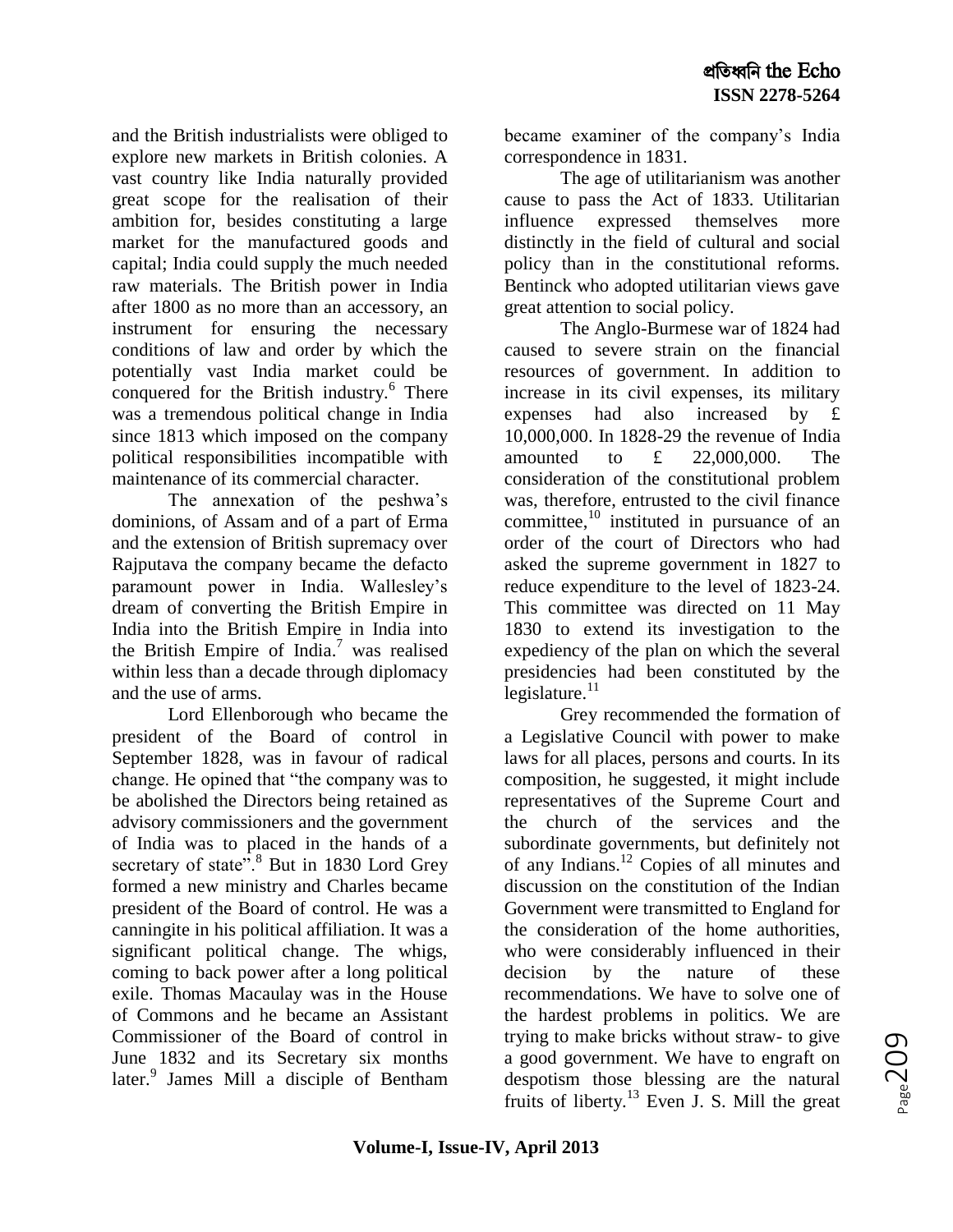advocate of representative Government declared it as "utterly out of question for India". $14$ 

Meanwhile, Select Committee had been constituted thrice in 1830-31 to investigate "the affairs of the company and the trade between Great Britain and China" but their work was interrupted by dissolutions of parliament in connection with the Reform Bill.<sup>15</sup> The investigation really began after the reconstruction of the Select Committee of the House of Commons for the fourth time in January 1832. The Select Committee was divided into various branches, financial, revenue, judicial, military, and political. Evidence, oral and written was collected.<sup>16</sup> A Report concerning the Reform Bill was submitted in August 1832.

The Finance Committee recommend that the armies of the three presidencies be united into one or at least be placed under the immediate orders of the Supreme Government and under one commander in chief. In that recommendation Metcalfe said, there may be difficulty in amalgamating the e expedient to retain with each description the officers to whom they are most accustomed. It may therefore, perhaps be desirable to adhere generally to the same local distribution that at present prevails. But there loss not appear to be any difficulty in considering all as belonging to one army or in placing the whole under the Supreme Government and commander in chief. $17$ 

With regard to the consideration of the economy of this new system, Dalhousie advised that "such details can only be well arranged by the Supreme Government when formed, and from what I have seen in this country. He has also objection to commercial changes now in progress have been rapidly urged and recorded, but without attending their probable effect on the national revenue and on the interests of

the British consumer without insisting on their tendency to disturb our relation.<sup>18</sup>

Henry St. George Tucker also gave suggestion for the administrative system of the East India Company's government.

There was a strong section in parliament which advocated the immediate transfer of the company's government in India to the British crown. Buckingham considered it preposterous that the government of an immense country should be entrusted to a joint-stock company. He even suggested that the Governor-General's council should include representatives of both British and Indian population in order to make a beginning, at least, of that system of self-government to which they ought to advance with all colonies as fast as possible.<sup>19</sup> Macaulay on the other hand, forcefully advocated the cause retaining the company as an organ of government for India. His main argument was that a revenue of twenty million a year- an army of two hundred thousand men- a civil service abounding with lucrative situations- should be left to the disposal of the crown without check whatever, is what no minister, I conceive, would venture to propose.<sup>20</sup> He admitted that the constitution had provided the House of commons a check on the abuse of the royal prerogative. But, he argued, that the ready and it would not have the necessary time to look into Indian affairs as its members looked neither had the necessary knowledge, nor has it motives to acquire that knowledge. $^{21}$  The British public was extremely indifferent to India affairs Macaulay asserted "A broken head in cold bath fields produces a greater sensation among as then, three pitched battles in India….. Even when….. the president of the Board of control made his most able and interesting statement of the measure which he intended to propose for the government of a hundred millions of human beings, the attendance in the House of common was not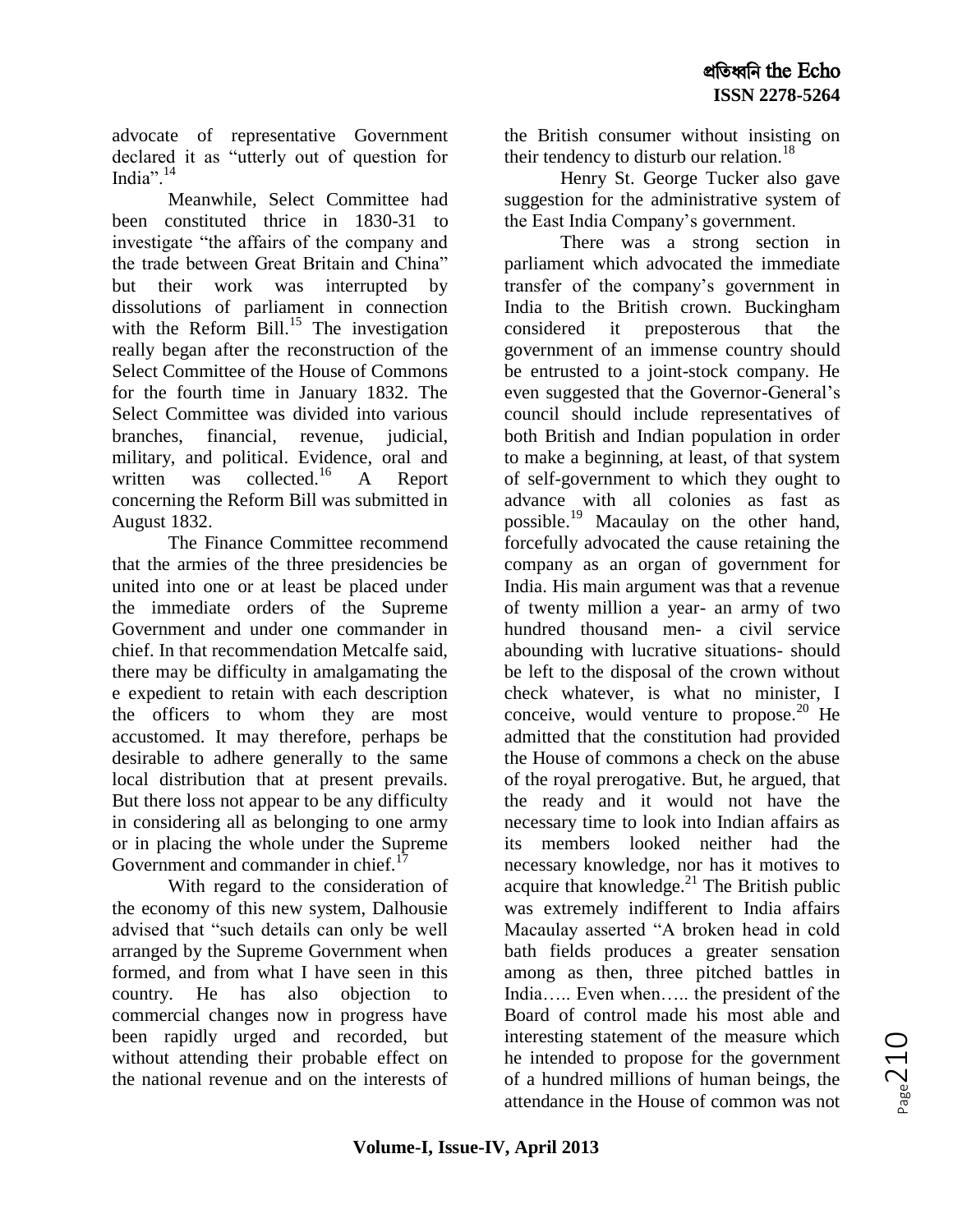so large as I have seen it on a turnpike bill or rail road bill.<sup>22</sup> Macaulay then concluded that there must be an efficient check on the authority of the crown, and that the House of common is not an efficient check. We must then find some other body to perform that important office. We have such a body- the company shall we discard it. $^{23}$ 

Macaulay agreed with the members of the House who advocated immediate winding up of the company that it was a political anomaly, but he asserted that there was no substitute available for the company. The Government which always took a party view of all public matters and problems confronting the country, opposed at every stage by the vexations tactics of the opposition. Such a nature of the Government Macaulay argued, was no solution of the Indian affairs. What we want, he emphasized, is a body independent not a tool of the treasury not a tool of the opposition no new plan which I have heard would give us such a body. It is, as a corporation, neither whig nor tory, neither high church nor low church, it has constantly acted with a view not to English politics but to Indian politics. We have seen the country convulsed by faction….. And amidst all these agitating events the company has preserved strict and unsuspected neutrality. This is to think, an inestimable advantage. $^{24}$ 

Macaulay was correct that parliament had neither the time nor the knowledge nor the will to interest itself in Indian affairs. At no stage during the discussion of the charter Bill, 1833 the attendance in the House of commons exceeded 150 members, and clause after clause of the Bill was passed without discussion at all. Thus view for the retention of the company was accordingly bound to prevail and the Act of 1833, the company secured a further lease of life for twenty years. But the Act also envisaged an earlier dissolution of the company as a

"government agency" for it made the provision nor the accumulation of twelve million pounds for purchasing the company's stock".<sup>25</sup>

Grant had already informed the company that the China monopoly was to cease. The company's establishment charges and freight were too high to permit it to reduce the price of tea to a level at which private merchants would be able to keep them. When tea became cheap the demand would increase too. $26$  Again, as in the case of the India trade, the end of monopoly would promote a vast extension of British exports. It was expected that, the immense population, and the wealth of China and the inferiority of its manufactures would offer a much larger market for the cottons and woolens of Manchester and flasgow, and the hardware of Birmingham and Sheffield.<sup>27</sup> The Government was bound to take steps to counteract the depression which had began, and the prospect of a new inexhaustible market in China seemed to offer an appropriate remedy. The company offered little opposition, indeed as early as 1825 it had anticipated the loss of the China monopoly and decided to give its China shipping short term contracts creating in 1834.

But the continuance of company's administration in India was decided in favour of the company on two political grounds. In view of the Governments preoccupation with the Reform Bill it was not prepared to assume direct responsibility for the administration of India. The abolition of the company would leave patronage in the hands of the Government and expose the whigs to the charge of political corruption. But the retention of the company's political authority was to be subject to two conditions, it must give up all commercial interests, and it must the opinion of the chair would make the court of Directors, a Government Board".<sup>28</sup> Grant did not hesitate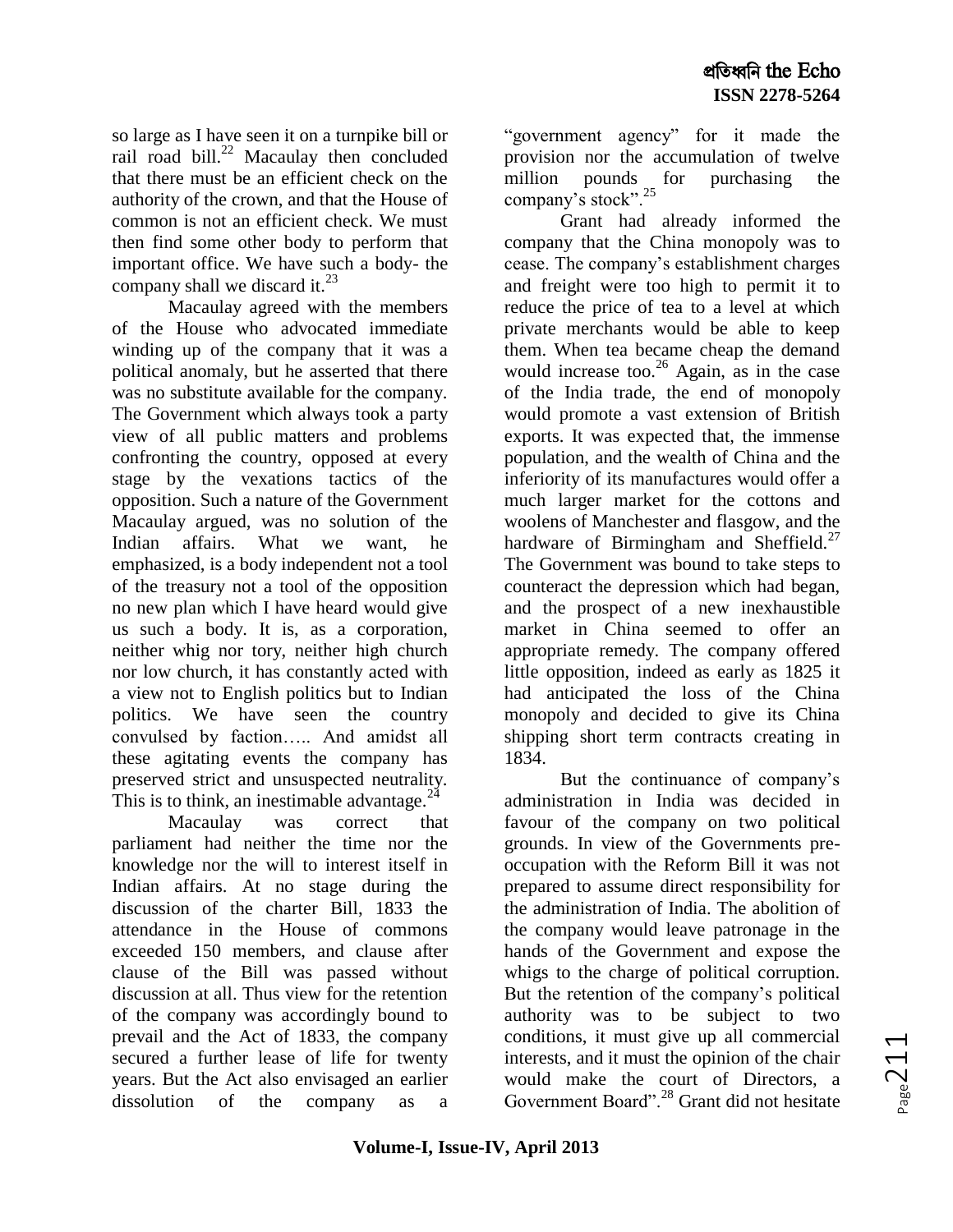to intimate the Directors that if they rejected the Government's terms, he would propose to parliament" a plan for the future government of India without the instrumentality of the company.<sup>29</sup> A guarantee fund was created out the company's commercial assets as a collateral security for its capital stock. The court of Directors was afraid that as a result of the loss of commerce, the company would be reduced to "a state of weakness and dependence incompatible with the performance of its duties and became an instrument for carrying out the wishes of the president of the Board of Control.<sup>30</sup> It claimed the right of appeal to parliament in case of a difference of opinion with the Board of at least the right of giving publicity to such difference by communicating them, when relating to important subjects to parliament.<sup>31</sup>

Grant introduced the Bill into parliament in June 1833 and briefly outlined the terms that had been agreed on between the court and the Board.<sup>32</sup> But after his illness Macaulay took over the proceedings and carried the Bill. The presence of the members in the House was quite large, of whom most of them were hostile to the company when the Directors, Fergusson presented the company's petition for the renewal of its privileges, "half the members" present deliberately walked out and the rest made so much noise that he could not be heard".<sup>33</sup> Clause after clause of the Bill was passed without adequate discussion and consistently with the recent policy of the India House, not even the company interest made its presence felt.<sup>34</sup>

Wynn, the former president pointed out during discussion that the independence of the Directors would be completely taken away by the bill. He added by that the presence of city merchants in the court of Directors was justifiable and useful only so long as the company's functions were partly

commercial. He suggested that "the correlative of the destruction of the courts independence and of the abolition of the company's trading function was a reduction in the number of Director to eight, each of whom should be qualified by at least twelve year's residence in India'.<sup>35</sup> He also proposed that "the patronage of India should" be thrown open to public competition, but that a reasonable number of families that had long maintain in connection with India.<sup>36</sup> Macaulay's speech was more brilliant in style but in thought perhaps less origin. He assorted the very meaning of compromise is that each party gives up his charge of complete success in order to be secured the chance of utter failure. The company is an anomaly, but it is a part of system where everything is anomaly….. I will not, therefore, pull down the existing system….. which sanctioned by experience.<sup>37</sup>

Macaulay gave parliament the assurance which in its jealousy and fear of an extension of the executive power, it was anxious to receive what we want, he said, is a body independent of the Government and no more than independent- not a tool of the treasury not a tool of the opposition......<sup>38</sup> It was most impressed by the noiselessness with which the administrative machinery is worked.<sup>39</sup> and it accepted Macaulay's statement without question. The company's administrative functions were, therefore, continued for twenty years, and the existing dual organisation of the home government confirmed.

The British members were inclined to give representative institutions to Indians but such a more failed because of Macaulay who stood strongly for the continuation of company's rule in India. The Act was finally passed on 28<sup>th</sup> August 1833 and put into force on 22 April 1834. It introduced important changes into the constitution of the East India Company and the system of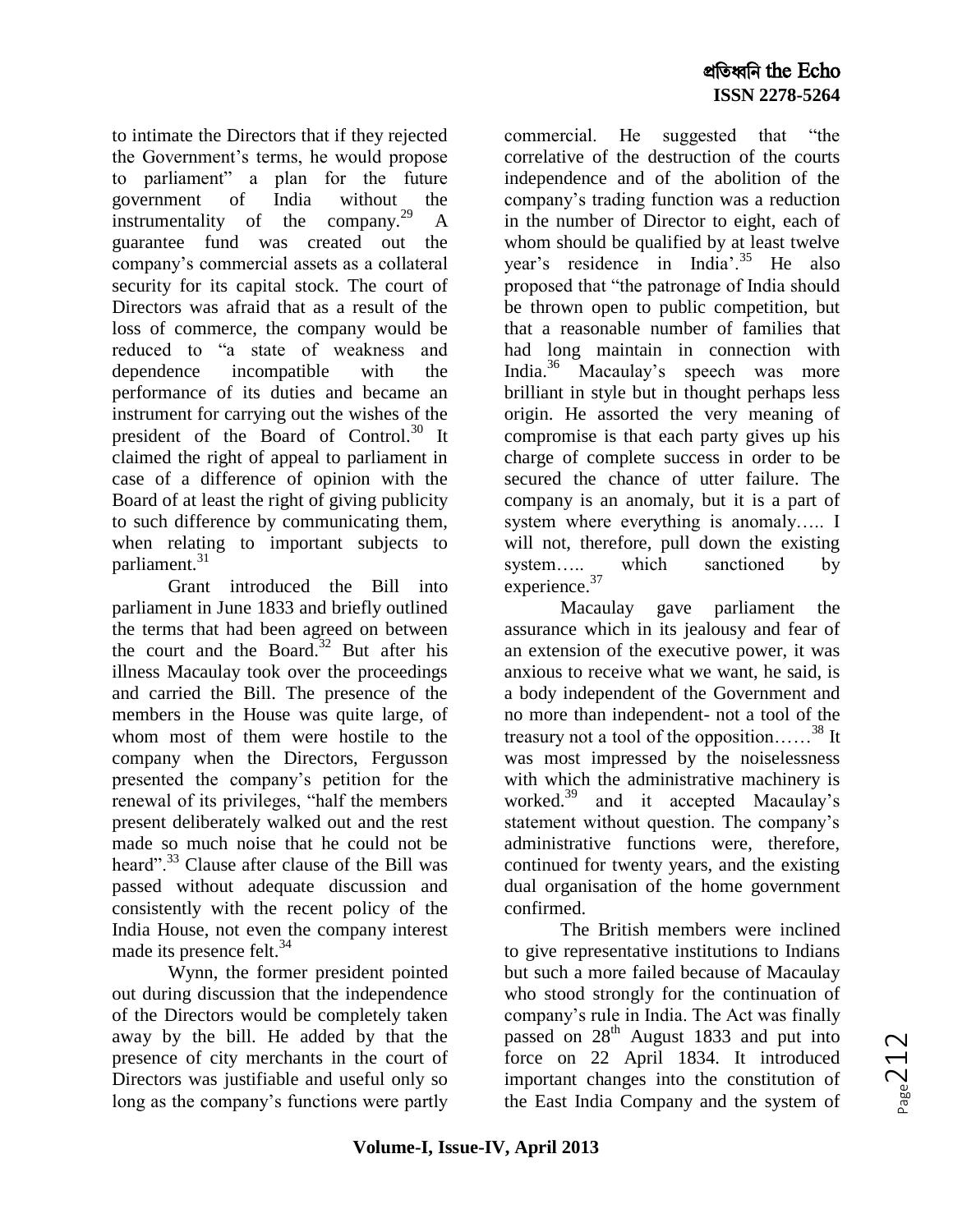Indian administration. This Act was based on the "papers respecting to the negotiation" with His Majesty's Ministers and the subject of the East India Company's Charter, parliamentary papers Hansard and Historical introduction the Government of India" by Courtenay Ilbert.<sup>40</sup>

These are the summary of the provisions of Charter Act of 1833 which was adopted by British parliament:-

This Act is for affecting an arrangement with the East India Company, and for the better government of His Majesty's Indian territories, till the  $30<sup>th</sup>$  day April 1854.

That from and after the  $22<sup>nd</sup>$  day of April 1834, the exclusive right of trading with the dominions of the Emperor of China, and of trading in tea shall cease.

That the said company shall with all convenient speed after the said  $22<sup>nd</sup>$  day of April 1834, close their commercial business.

That the said Board shall have and be invested with all full power and authority to superintend, direct and control all acts, operations and control all acts, operations and concerns of the said company which in anywise relate to or concern the government or revenues of the said territories is mentioned.

That the territories now subject to the Government of the presidency of Fort William in Bengal shall be divided into two distinct presidencies….. to be styled the presidency of Fort William in Bengal, and the other of such presidencies to be styled the presidency of Agra.

That there shall be Four Ordinary Members of the said council, three of whom shall from time to time be appointed by the said court of Directors from amongst such persons as shall be or shall have been servants of the said company and each of the said three ordinary members of council shall at the time of this appointment have been in the service of the said company for at least

ten years the Fourth Ordinary member of council shall from time to time be appointed from amongst persons who shall not be servants of the said company by the said court of Directors provided that such last mentioned member of council shall not be entitled to sit or vote in the said council except of meetings thereof for making laws and regulation.

That all vacancies happening in the office of Government-General of India shall from time to time be filled up by the said court of Directors, subject to the approbation of His Majesty, to be signified in writing by his Royal sign Manual, countersigned by the president of the said Board.

That the said Governor-General in council shall have power to make laws and regulations for repealing, amending or altering any Laws or Regulations whatever now in force or hereafter to be enforce in the said territories or any part thereof, and to make laws and regulations for all persons, whether British or Native, foreigners or others, and for all courts of justice whether established by His Majesties Charters or otherwise and the jurisdiction thereof….. except that the said Governor-General in council shall not have the power of making any Laws or Regulations which shall in any way affect and prerogative of the crown, or the authority of parliament or the constitution or Rights of the said company or any part of the United Kingdom of Great Britain and Ireland.

That all Laws and Regulations made as aforesaid shall be of the same force territories as any Act of parliament would or ought to be within the same territories and it shall not be necessary to register or abolish in any court of justice or any Laws or Regulations made by the said Governor-General in council.

Provided that it shall not be lawful for the said Governor-General council, without the previous sanction of the said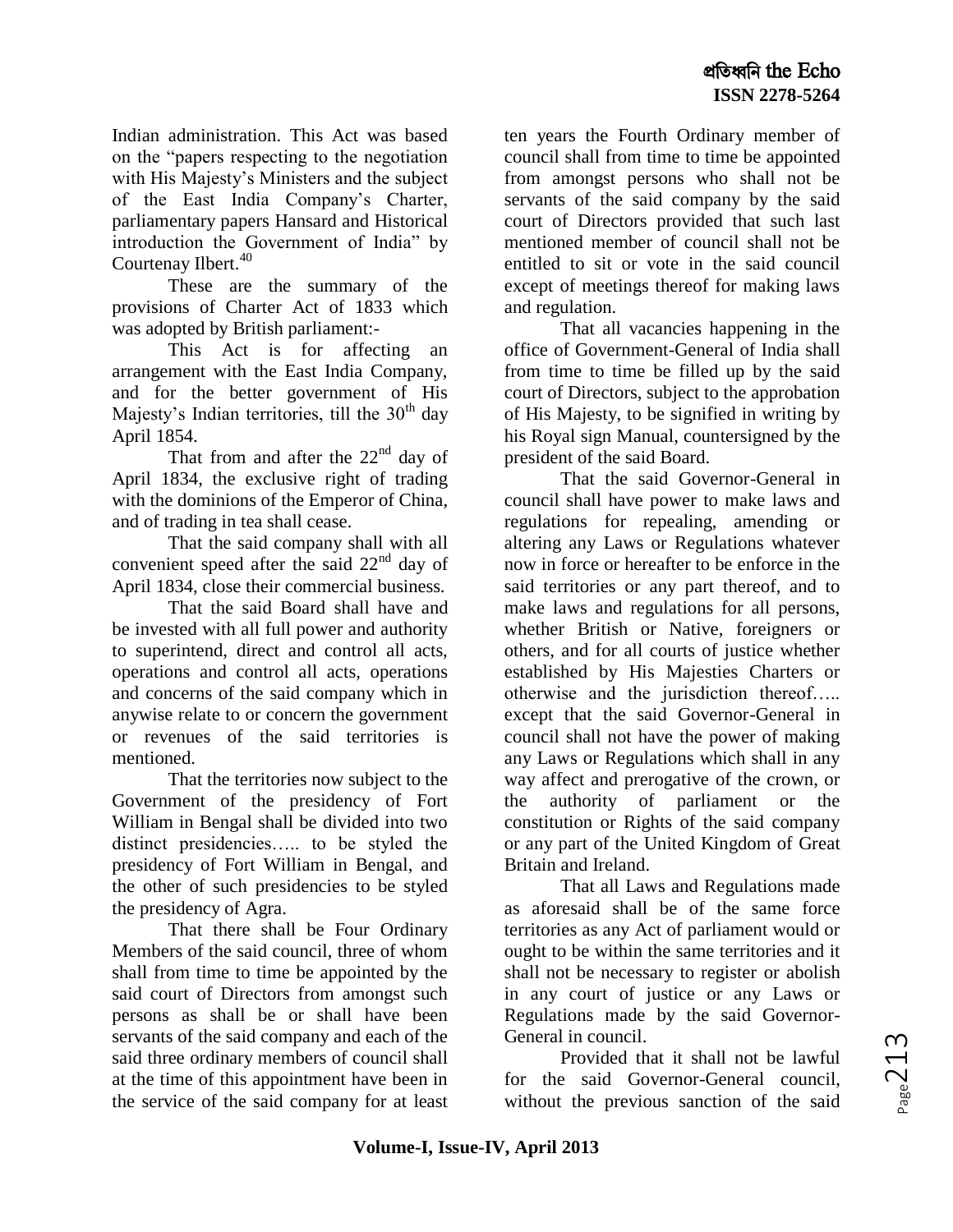court of Directors, to make any Law or Regulation whereby power should be given to any courts of justice, other than the court of justice established by His Majesty's charters, to sentence to the punishment of death any of His Majesty's natural born subjects born in Europe or the children of such subjects or which shall abolish any of the courts of justice established by His Majesty's Charters.

Provided always, and be it enacted, that all Laws and Regulations shall made at some meeting of the council at which the said Governor-General and at least three of the ordinary members of council shall be assembled, and that all other functions of the said Governor-General in council may be exercised by the said Governor-General and one or more ordinary member or members of council, and that in every case of difference of opinion at meetings of the said council where there shall be an equality of voices the said Governor-General shall have two votes or the casting vote.

That….. nothing herein contain shall extend to affect in any way the right of parliament to more laws for the said territories and for all the inhabitants thereof, and it is expressly declared that a full, complete and constantly existing right and power is intended to be reserved to parliament to control, supersede or prevent all proceedings and Acts.

That the executive Government of each of the several presidencies of Fort William in Bengal, Fort St. George, Bombay and Agra shall be administered by the Governor and three councilors, to be styled. The Governor in council of the said presidencies of Fort William in Bengal, Fort St. George Bombay and Agra respectively.

Provided also, that no Governor or Governor in council shall have the power of creating any new office or granting any salary, Gratuity or Allowance without the previous sanction of the Governor-General of India in council that it shall and may be lawful for the Governor-General in council of Fort William in Bengal, Fort St. George Bombay and Agra respectively to propose to the said Governor-General in council drafts or projects of any Laws or Regulations which they said Governors or Governors in council respectively may think expedient together with their reasons for proposing the same.

And be it enacted that no native of the said territories- nor any natural born subjects of His Majesty resident therein, shall, by reason only of his religion, place of birth, descent, colour, or any of them, be disabled from holding any place, or employment under the said company.

And be it enacted, that every power Authority and Function of this or any other Act or Acts given to and vested in the said court of Directors shall be deemed and taken to be subject to such control of the said Board of commissioners as this is mentioned, unless there shall be something in the enactments conferring such construction, and except as to any patronage or right of appointing to office vested in or reserved to the said court.

And be it further enacted, that the court of Directors of the said company shall, within the first fourteen sitting days next after the first day of May in every year, lay before both Houses of parliament an account made up according to the latest advices which shall have been received, of the annual produce of the Revenues of the said Territories in India.

The Charter Act of 1833 was a great land mark in the constitution history of India. It sought to bring about centralization in the administration, especially in legislation. Till now, parliament had been making laws even on local issues for India because the presidency Governments issued regulations without having them registered and published in the Supreme Court.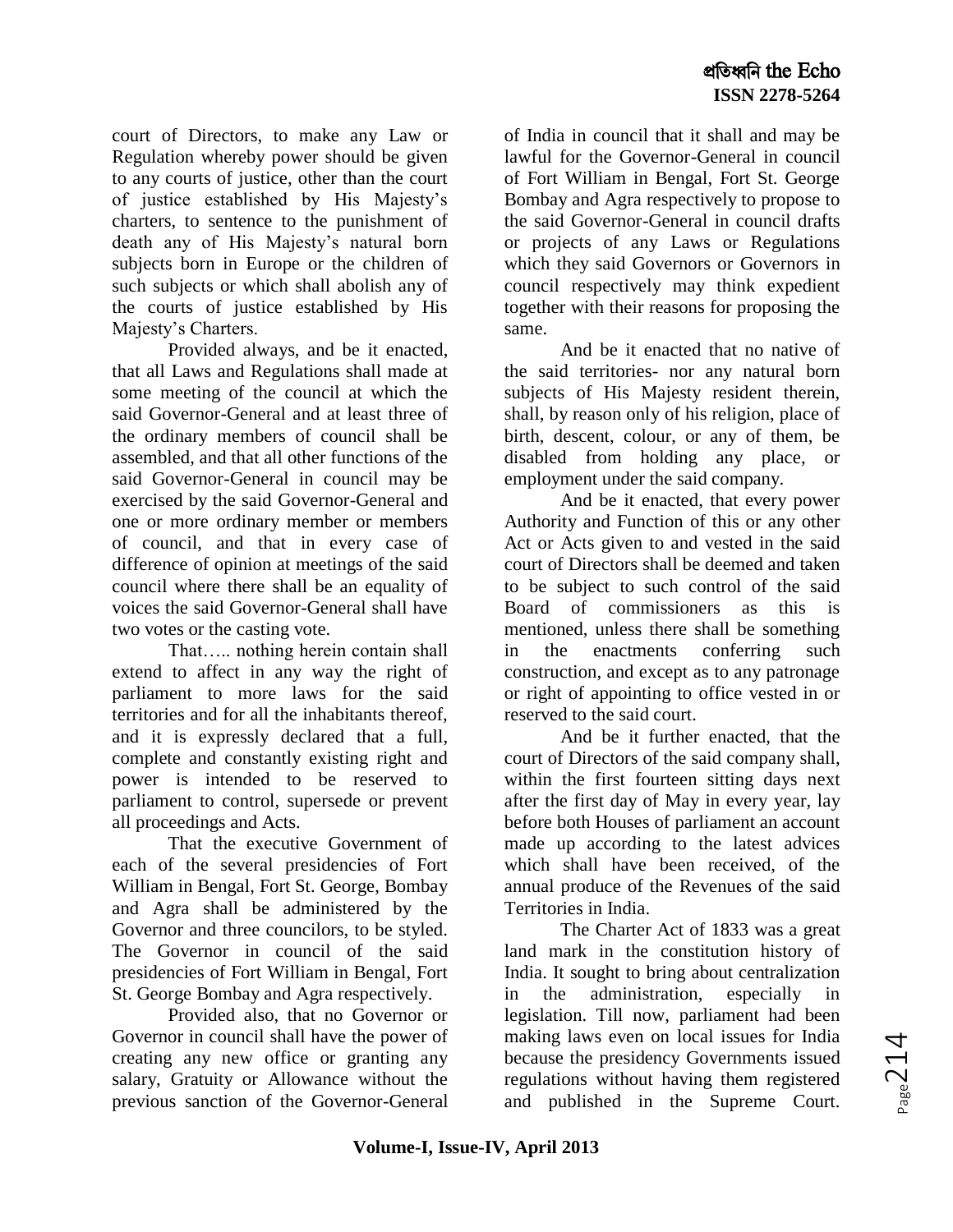Regulations which could not be made effective on Europeans.<sup>41</sup> This was a very inconvenient system, moreover, the engross of Europeans was multiplying the legal problem concerning them. Laws regulating their conduct and protecting their interests in India were obviously to be made in India. The talk could not be left to three separate agencies, "to do so would be the surest means of leaving them to three separate and not infrequently conflicting system of  $law''$ .<sup>42</sup> That was needed as Macaulay said, "one single paramount council armed with legislative council. $^{43}$  only the central authority, the Governor General and council, could function as "one single parliament" law making body. The enlargement of the supreme Governments legislative jurisdiction was a natural corollary to the change in the Governor-Generals designation. The Governor-General of Bengal would henceforth be the Governor-General of India.<sup>44</sup> The laws for India were to be made in India, and parliament was to divest itself of its responsibility in this respect as far as possible. It was to be central authority that transfer of legislative power could, with the least disadvantage be made. The supreme Government, Macaulay said, would legislate for Europeans as far as natives and its law would "blend the king's court as they blind all other courts.<sup>45</sup>

It was pointed out in Buckingham's case against the press Regulation that supreme Government's legislative power "was to be confined to more police regulations for preserving the peace, preventing and punishing nuisances and the like and was not to be extended to a general power of making original laws affecting the liberty or little to property of the inhabitants of Calcutta…. through a new law should be given by the local Government to affect the inhabitants of the provinces in the same respects.<sup>46</sup>

But with the limited powers of legislation in respect of the inhabitants of Calcutta, the supreme Government could not be expected to control the situation arising out of the "free ingress of Europeans".

Some of the most important of the Indian Government have made without the direct or express authority of parliament and are most easily justified, as being in the exercise of the old legislative powers of the former governments not superseded, and therefore continuous to subsist. Some of the Regulations, about 1793, were of this description. The imposition of the taxes in the provinces is perhaps an instance, and it is a power which might come to be a subject of serious discussion and, if British persons are to be permitted to hold lands throughout India, of vital importance.<sup>47</sup>

Charles Grant, president of the Board of control summed up the defects "The first was in the nature of laws and regulations by which India was governed, the second was in the ill-defined authority and power from which these various laws and regulations enacted and the third was the anomalous and sometimes conflicting, judicatures by which the laws were administered, or in other words the defects were in the laws themselves in the authority for making them, and in the manner of executing them.<sup>48</sup>

The act made five important provisions in regard to law making the executive power of making laws for the whole of the company's territories in India was vested- subject to the overriding authority of parliament and the vests of the court of Directors in the Governor-General in council. Second, as a subsequent provision, Madras and Bombay were deprived of their power of making regulations. Third the system of registration of laws in the supreme courts was abolished. Fourth, the Governor-General's council was strengthened by the addition of a new member, called the fourth ordinary member,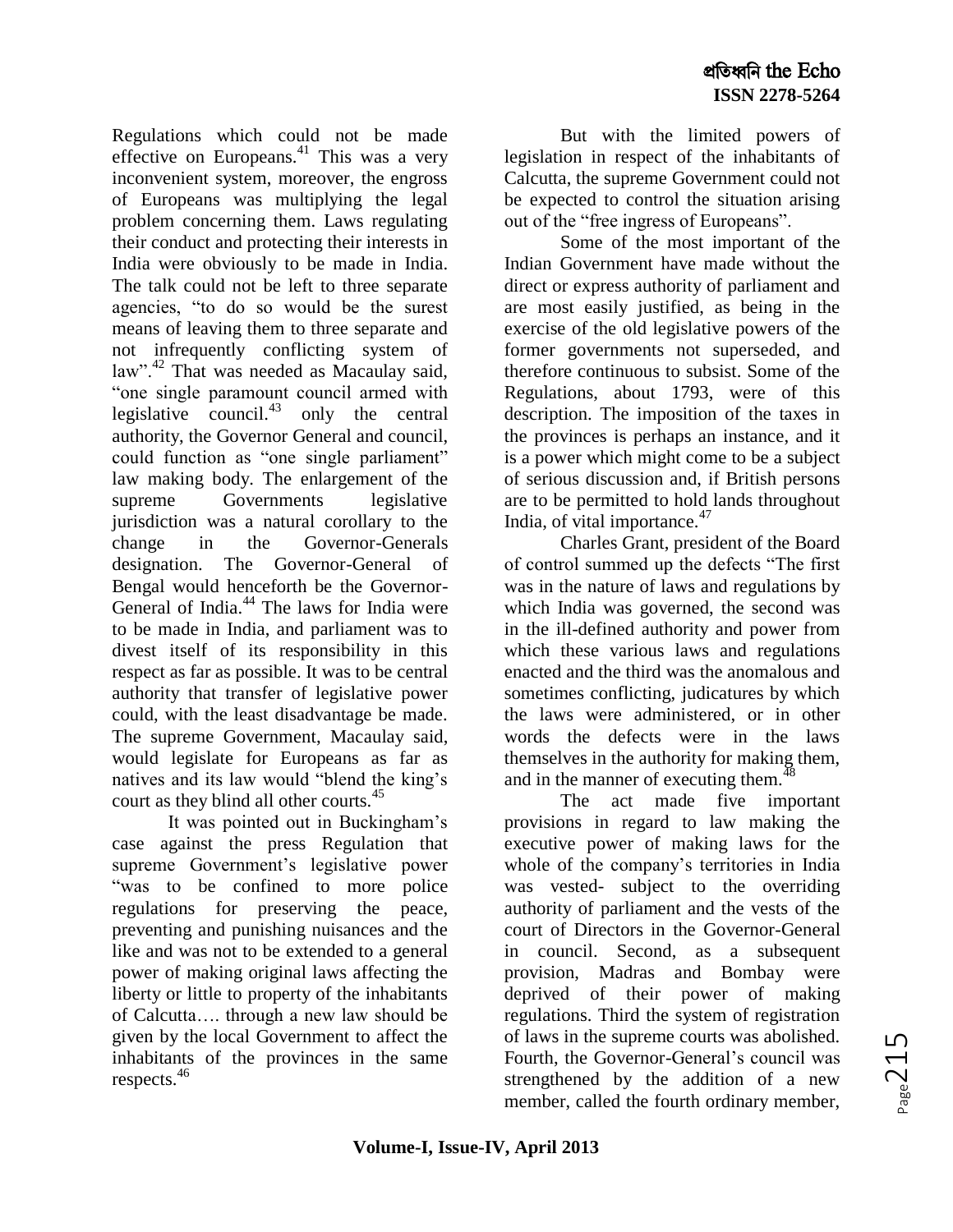who would be a legal expert engaged solely in the making of laws. Fifth provision was made for the appointment of law commission for consolidation and codification of Indian laws.<sup>49</sup>

The provision of the Fourth ordinary member was a "substitute for the sanction of the Supreme Court"<sup>50</sup> The legal position of the Fourth ordinary member under the Act of 1833 was thus defined by peacock 1859 the duty the Fourth ordinary member was confined entirely to the subject of legislation, he had no power to sit and vote except at meetings for the purpose of making laws and regulations and it was only by Courtenay and not by right, that he was allowed to see the papers of correspondence or to be made acquitted with the deliberation.<sup>51</sup>

The subordinate Governments lost their legislative power but the  $\arctan 52$  gave the Governors or Governors in Council of Bengal, Madras, Bombay and Agra<sup>53</sup> to submit "drafts or projects of any laws or regulations which they might think expedient together with their reasons for proposing the same.<sup>54</sup> The Governor-General in Council were required to take the same and to communicate their resolutions thereon to Governor or Governor in council concerned. Ishwar Prasad said that the act of 1833 created a real Indian Legislative council. <sup>55</sup> The distinction, according to him lay "not in relation to the personal of the bodies but to the function.<sup>56</sup> The bodies but to the function.<sup>56</sup> The significance of the act lay in definitely assigning the function of legislation to the executive and making it powerful and able to perform that function.<sup>57</sup>

Bentinck in 1835 created a separate department called "Legislative Department". Thus there was established in India one central legislative authority in place of three councils which was existed before. The new council was armed with authority to pass laws and regulations for the whole of the

British territories in India. It continued to exist with some changes and modifications till 1861.

So, it is quite clear that this act centralized the administration of the country; Governor-General of Bengal became the Governor General of India. The Governor-General in council was given the power to control, superintend and direct the civil and military affairs of the company. Bombay, Madras, Bengal and others placed under the complete control of the Governor-General in council. All revenues were to be raised under the authority of the central Government and it was to have complete control over the expenditure provincial Governments were to spend only that money which was approved for them. Governor-General in council could suspend any member of the Governments of Bombay and Madras who disobeyed them. If a provincial government failed to carry out the orders of central government, it could be suspended. When the Governor-General went to a presidency, he superseded the Governor and exercised the right of overriding the local council. The result of all these provisions was that all power was centralised in the hands of the central government. Provincial governments had kept the central government informed of their progress in all departments. The central government could criticise the provincial governments on any matter and also give directors. Before, 1833, the powers of central government were inadequate and ill-defined. It had no power to make laws for the whole country on matters of common concern.<sup>58</sup> Before this, although the regulation passed by the governments of Madras and Bombay had to be confirmed by the government of Bengal before they became valid this power was never exercised and the result was that there were many discrepancies. All these regulations were passed by the governments without proper legal advice or assistance;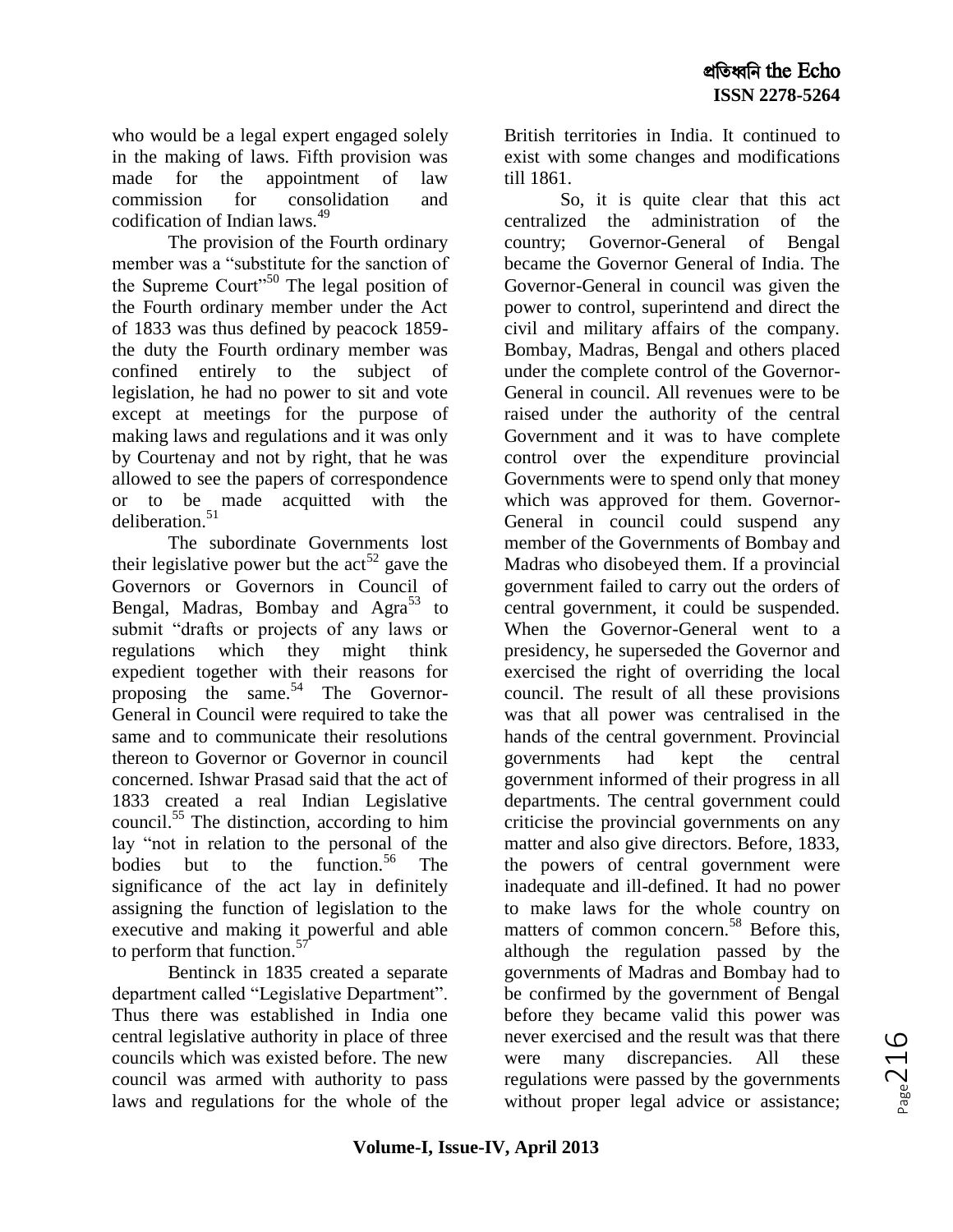they were in many cases ill- drawn and illexpressed. It was also not certain as to what was the exact nature and extent of the legislative powers of the various governments.

But according to this act, Governor-General in council could make articles of war and code of military discipline and provided for the administration of justice. This power of making laws included the power of making, repealing, amending and altering any laws and regulations in force in India. However, there were certain limitations on the law-making power. Governor-General in council could not alter the constitution of the company or amend the charter Act itself.<sup>59</sup> It could not alter the Minting Act it could not alter the prerogative of the crown. It could not pass laws against the laws of England. It is true that the process of law-making was simplified, but it is too much to say that the Act of 1833 decentralized the Legislative and Executive functions in India. What was done was that the law-member was to be consulted whenever a new law was passed.<sup>60</sup>

It provided for the codification of law in India. Before 1833, laws were "so imperfect that in many cases it was quite impossible to ascertain what the law was.<sup>61</sup> Before this act, there were several types of laws enforceable in India. It was a difficult question to decide as to which law was applicable in a particular case. There was always a conflict of laws. There were the English Acts, Hindu Law and custom, Muslim law and custom and Bombay, Madras and Bengal regulations. So, this act authorised the Governor-General to appoint the Indian law commission to study, collect and codify various rules and regulations prevalent in India.<sup>62</sup> The first Indian Law Commission was appointed in the year 1834 and Macaulay was the first Law Commissioner. As a result of the labour of this commission, the Indian Penal Code and

codes of civil and criminal procedure were enacted. These codes simplified and codified the substantive law procedural law. $<sup>63</sup>$  The</sup> code remained a draft for about a quarter of a century. It was enacted by legislative council in 1860, a year after Macaulay's death.

By an Act passed in 1833, parliament provided for the constitution of a committee of the Privy Council, to be known as a judicial committee consisting of persons holding who had previously held, certain high judicial offices, for the more effectual hearing and reporting on appeal to His Majesty in council.<sup>63</sup>

The appellate jurisdiction of a privy council in respect of the Sadar Dewani Adalat was an extension of the crown's jurisdiction to the judicial sector occupied by the company. During the years following the charter Act of 1833 there was more extensive employment of Indians in the judicial service. The office of Principal Sadar Ameen was created in 1831; its functions were extended in 1843. In 1843, the Law Commission recommended abolition of the office of Sadar Ameen, but the proposal was not implemented due to opposition from the Government of Bengal.

The process of Indianisation of Indian services was begun. The Indian civil service was considered the spine of the Indian body politic and to it the people generally looked for the protection of person and property and life and liberty. It form and character developed under rule of the East India Company.<sup>64</sup>

The Charter Act of 1833 incorporated for the first time a principle of competition. But it did so only in a limited form. Under this act, the Governor-General in council was to send for the approval of the Board of Control a complete annual list of vacancies which and when finalised, was to be submitted to the court of Directors. The Directors were then to make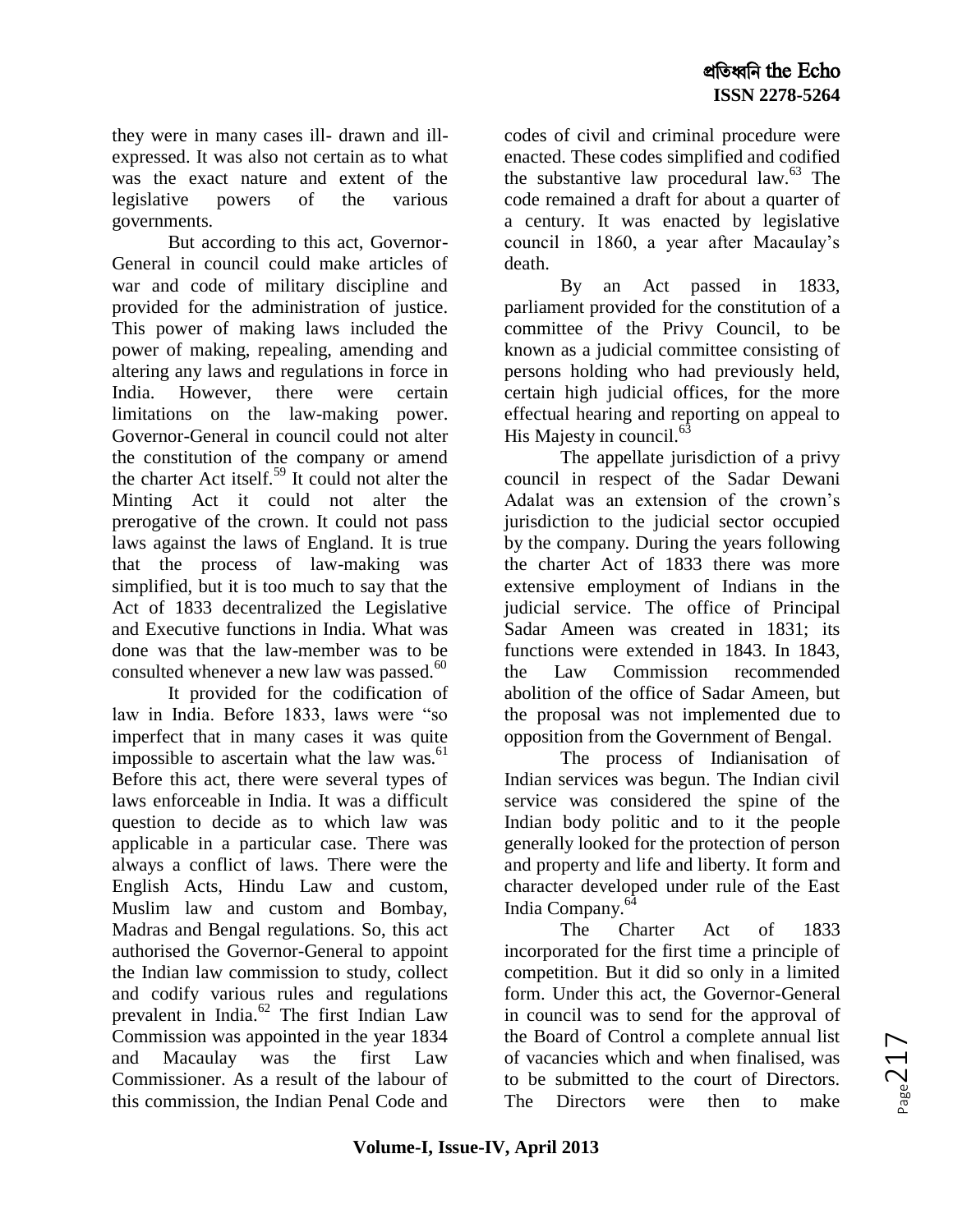nominations of admission to the East India College to the extent of four times the member of vacancies as announced by the Board.

Charter Act of 1833, marks the starting point of the Indianization in services. From Indian point of view, the most remarkable provision of the charter Act of 1833 was the clause 87 which laid down that no native of the said Territories, nor any natural born subject of His Majesty….. the said company. Nonetheless, the acceptance of a noble principle, even though on paper, is a sign or psychological preparation. Ram Mohan was the first Indian to plead for the appointment of meritorious Indians to covenanted post of the Government of India. Attachment of the Indian intelligentsia to British rule could be secured by "making" them eligible to gradual promotion, according to their respective abilities and merits, to situations of trust and responsibility in the state. $65$  Ram Mohan cited the opinions of many distinguished servants of the East India Company, such as Munro and Rickard, in support in his view.

But on the other hand in happened to be the death blow for native industries. Ever since, the beginning of the century Indian industries had been fighting for existence against the imported machine-made goods. It sealed the fate of the great textile industry which was declining but not yet dead.<sup>66</sup>

It was in more than one sense the period of dress rehearsal for British capitalism in India. The period not only distressed the conversion of India into a "quarry" of raw materials as the rapid growth of plantations in indigo, cotton, tea and coffee. The tremendous success of this capitalist enterprise held out the possibilities of development of large-scale modern industries on the soil of India itself. Towards the middle of the  $18<sup>th</sup>$  century British capitalism had attained its apogee and in

near future would be subject to the law of diminishing returns.<sup>67</sup>

Thus, the British parliamentary interferences in company's affairs in India by the Charter Act of 1833 was laudable Lord Macaulay described this act as most extensive measure of Indian Government between Pitt's India Act of 1784 and Queen Victoria's assumption of the Government of India. Lord Morley's appreciation was correct as it finally decided the future of the company and determined the shape of the government in India to come. It renewed for another twenty years only its political and administrative authority" in trust for His Majesty, his heirs and sucessors.<sup>68</sup> Lord Morley considered it the most important act passed by the parliament till 1909. The first thing that the Act accomplished was a strong centralised government for the whole of British India with legislative centralisation, it ensured uniformity of laws in the country. Section 87, of the act by its implication meant that there would be no governing caste in British India and that race and religion will not qualify or disqualify a person in matters of higher services and employments. Macaulay called this provision as the most wise, benevolent and noble clause of the Act. It marked the beginning of Indian Legislation.<sup>69</sup>

The Act of 1833 intensified the process of administrative centralization initiated earlier. It provided that no Indian subject of the company would be debarred from holding any office under the company by reason of his religion, place of birth, descent or colour. But the provision was simply grandiose gesture which signified nothing reality.<sup>70</sup> The object of the Act, the Directors emphasized, was "not to ascertain qualification, but to remove disqualification. It does not break down or derange the pally through the instrumentality of our regular servants, civil and military.<sup>71</sup> In the application of this principle, the Directors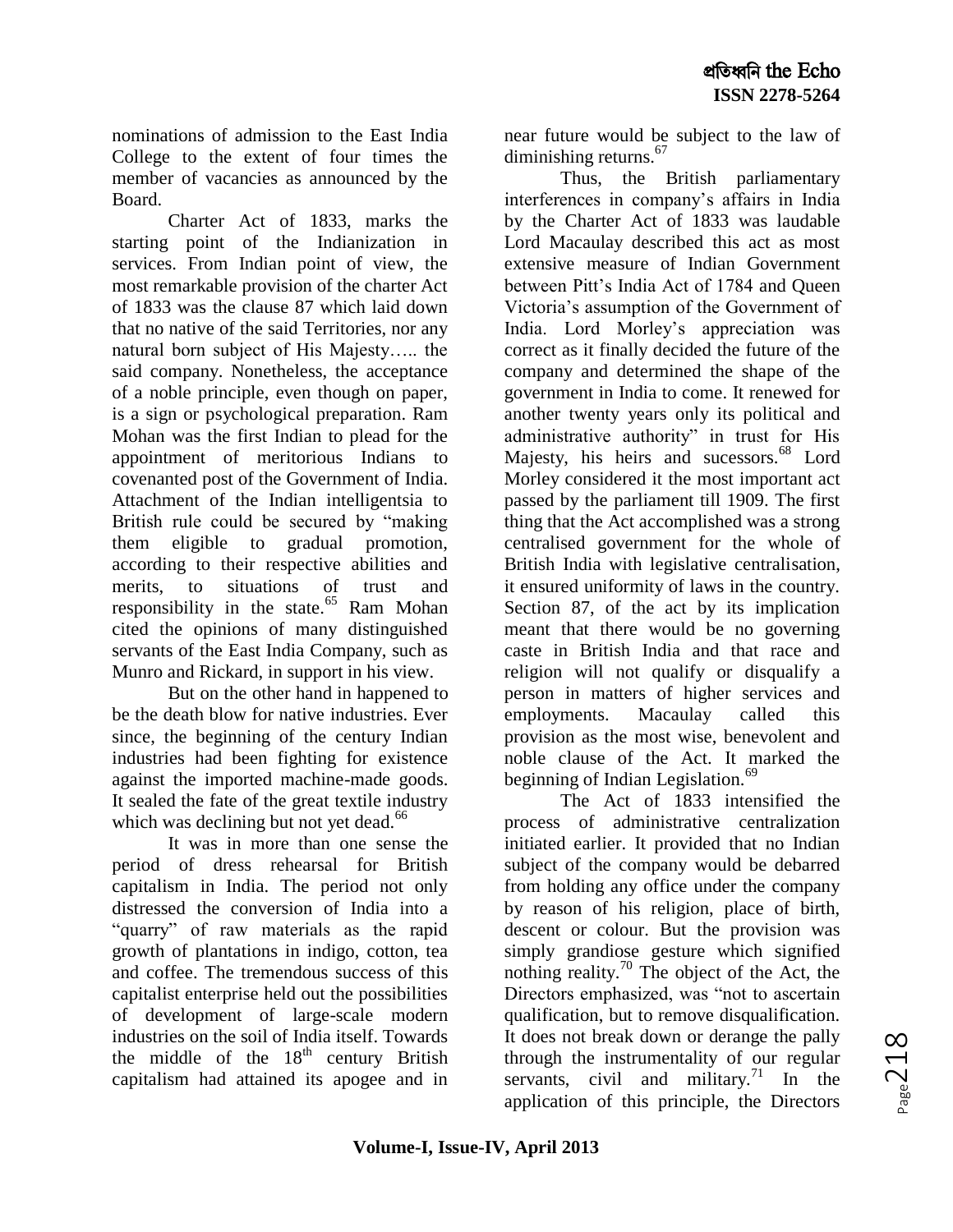enjoined upon the Governor-General in council that fitness along was, "henceforth to be the criterion of elisibility.<sup>72</sup> But as A. B. Keith said "the excellent sentiment was not of much political importance, a since nothing was done, despite the views of Munro, Elphinston, Sleeman and Bishop Herber, to repeal the provision of the Act of 1793, which excluded and but covenanted servants from occupying places worth over £ 500 a year.<sup>73</sup> The clause 87 of the Charter would remain a dead letter because Indian guardians would not allow their wards to take admission in Haileybury as to cross the seas was regarded a sin in the orthodox Hindus.<sup>74</sup> Compulsory education at Haileybury for entering into civil service rendered clause 87 totally nugatory. The Supreme Court was a check on the despotic rule of the executive, but that check was done away with. $^{75}$ 

This provision of act was remained a dead letter. This act had made no provision to secure the nomination of Indians to the covenanted services of the company. The result was that not a single Indian was appointed to the covenanted service during the company's regime. Indians remained excluded in both the civil and military department from any but the minor posts.

The importance of this provision cannot be discounted, for it became "the sheet-anchor of political agitation in India towards the end of the century. Almost all the political activities in the earlier year of national awakening turned on this clause which came very handy when demands were being made for giving Indians equal opportunities in administration.<sup>76</sup> It gave the birth of political associations. Land Holders society 1837, society for the Acquisition of knowledge 1838 and the Bengal British Indian society 1843. Several journals were also published by members of the educated community through which they carried on their political agitation.

#### **Conclusion:**

The central government was headed by Governor-General. The expression Governor-General and council was headed by used in the Regulating Act but it was replaced by Governor-General in council in the Charter Act of 1833. The Governor-General was appointed by the court of Directors. The appointment was made on the advice of the prime minister of England. The Governor-General usually held office for a term of five years. This limitation was not imposed by statue or warrant of appointments, its origin has been traced to the five year term prescribed by the Regulating Act for the first Governor-General Warren Hastings under the Queen's proclamation 1858, the Governor-General had in additional resignation a viceroy.

Under the Charter Act of 1833, the Governor-General's council was composed of four ordinary members and one extra-ordinary member. The extra-ordinary member i.e. commander in chief of the company's forces in India and if there be no such commander in chief and of Governor-General shall be vested in the same person then the commander in chief of the forces on the Bengal establishment was accorded rank and precedence at the council Board next after the Governor-General under the Government of India Act of 1858, the name council of India was assigned to the newly constituted council of the secretary of State for India and it was provided that the name of the Governor-General's council was to be the council of the Governor-General of India.

The monopoly of the China trade was abolished in 1833. The company was completely shown of its commercial function in India. It became a trustee of the crown even in the field of administration.

Besides the Supreme Government, the administration of East India Company was divided into provinces. British India was an agglomeration of territories acquired at different times of different methods. These were initially grouped into three presidencies. Fort William in Bengal (under a Governor-General and a council), Fort St. George or Madras under a Government and a council and Bombay under a Governor and a council. The two latter presidencies retained this form of government. The Governor-General of India under the Charter Act of 1833, but the territories included in the presidency passed different stages of administrative distribution i.e. creation of the North-Western provinces in 1836, creation of the Lieutenant Governorship.

The Decentralisation commission pointed out that parliament originally contemplated the extension of the Madras, Bombay type of the council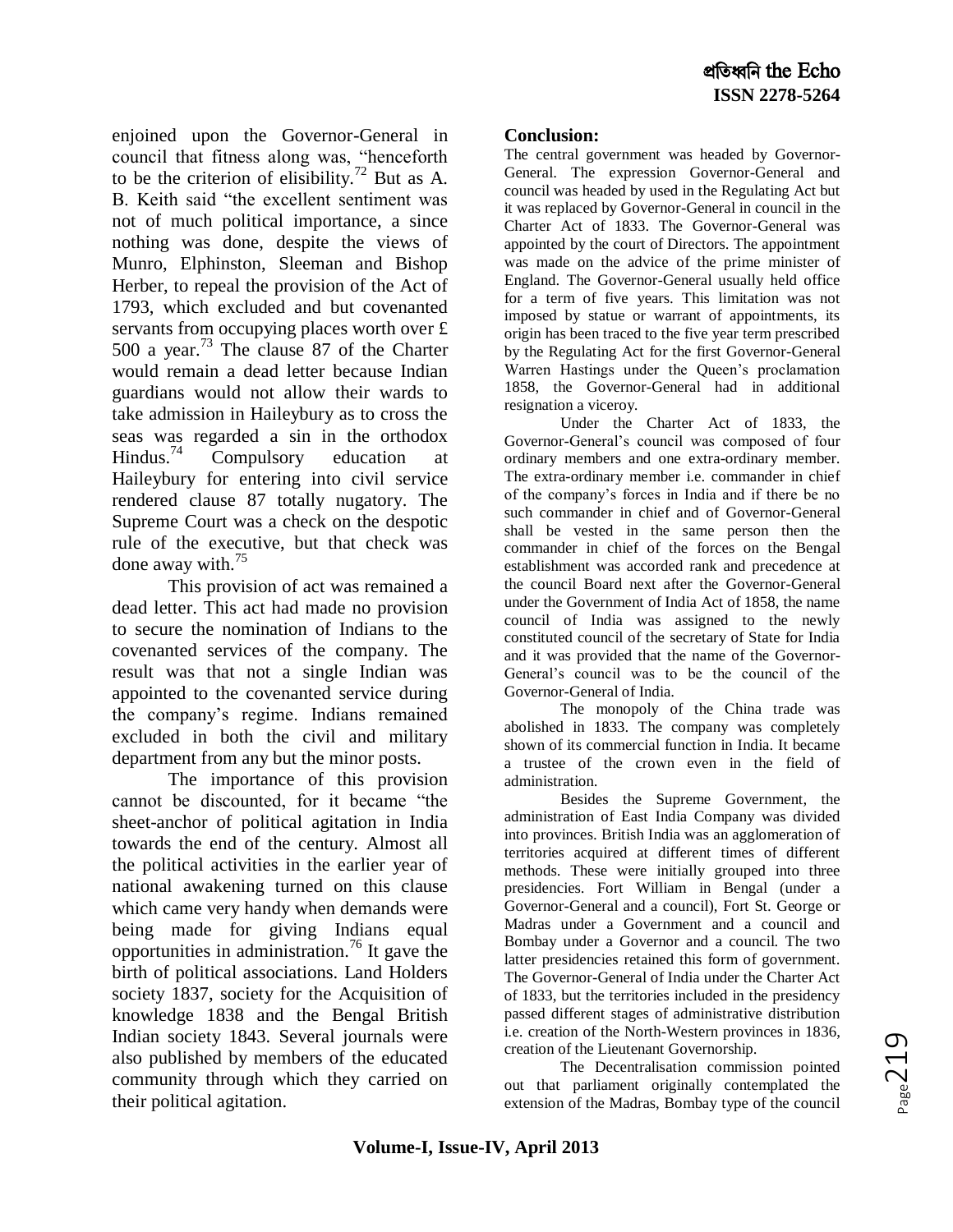system of government to the Major provinces. The Charter Act of 1833 provided for the creation of a fourth presidency the presidency of Agra under a Governor in council.

The Charter Act of 1833 provided for effective centralisation of legislation and finance.

The Charter Act of 1833 incorporated for the first time a principle of competition for Indian civil services. But it did so only in a limited form. Under this act, the Governor-General in council was to send for the approval of the Board of control complete annual list of vacancies which were finalized, was to be submitted to the court of Directors. The Directors were then to make notifications for admission to the East India College to the extent of four times the number of vacancies so announced by the Board.

The Charter Act of 1833 marks the starting point of the Indianisation in services, from the point of view of the Indians, the most remarkable provision of the Charter Act of 1833 was the clause 87 which laid down that no native of the said territories nor any natural born subject of His Majesty will be debarred from the service of the company. Nonetheless, the acceptance of a noble principle, even though on paper, is a sign of psychological preparation. Ram Mohan Roy was the first Indian to plead for the appointment of meritorious Indians to covenanted posts of the government of India.

Charter Act of 1833 permitted the Indians to be appointed on higher posts on the basis of ability. Hence the policy of liberalisation and Indianisation was adopted.

The Government of India 1833 in fact, marked the beginning of a system of government for all India. Later it developed a representative character which distinguished it fundamentally from the earlier rule of despotism.

## **REFERENCES**

- 1. M. C. Sinha- Studies in Indo-British Economy Hundred years Ago, p. 1
- 2. Ibid., p. 1
- 3. Mill and Wilson- History of India, Vol. VII, p. 324.
- 4. Parliamentary papers, Vol. XXI Year 1831-32, p. 235
- 5. Hamelton- Trade Relations between English Utilitarian and India, p. XIII
- 7. A. C. Banerjee- Constitutional History of India, p. 187
- 8. A. C. Banerjee- op. cit., p. 187
- 9. C. Philips- The East India Company 1784 to 1834, p. 290
- 10. B. B. Mishra- The Central Administration, p. 55
- 11. Indian office Records Department, No. 19. P. 1
- 12. Fift Appendix to the third Report from the selected committee of the House of Commons,  $2<sup>nd</sup>$  October 1829, p. 1130.
- 13. A. B. Keith- Speeches and Documents on Indian policy, Vol. I, pp. 233-34.
- 14. Ibid., p. 234
- 15. Auber-Peter- Analysis of the Indian Constitution, p. 347
- 16. A. C. Banerjee- op. cit., p. 188
- 17. A. C. Banerjee- op. cit., p. 188
- 18. Hansard- House of Commons Vol. XVII, Year 1832-33, p. 721
- 19. Ibid., p. 722
- 20. A. B. Keith- op. cit., pp. 232-33
- 21. Ibid., p. 235
- 22. Parliamentary papers, Vol. XVII, p. 534.
- 23. Ibid., p. 537
- 24. A. B. Keith (Quoted) op. cit., pp. 239-40
- 25. Hansard, House of Commons Vol. XVII, Year 1833, p. 567
- 26. Ibid., p. 372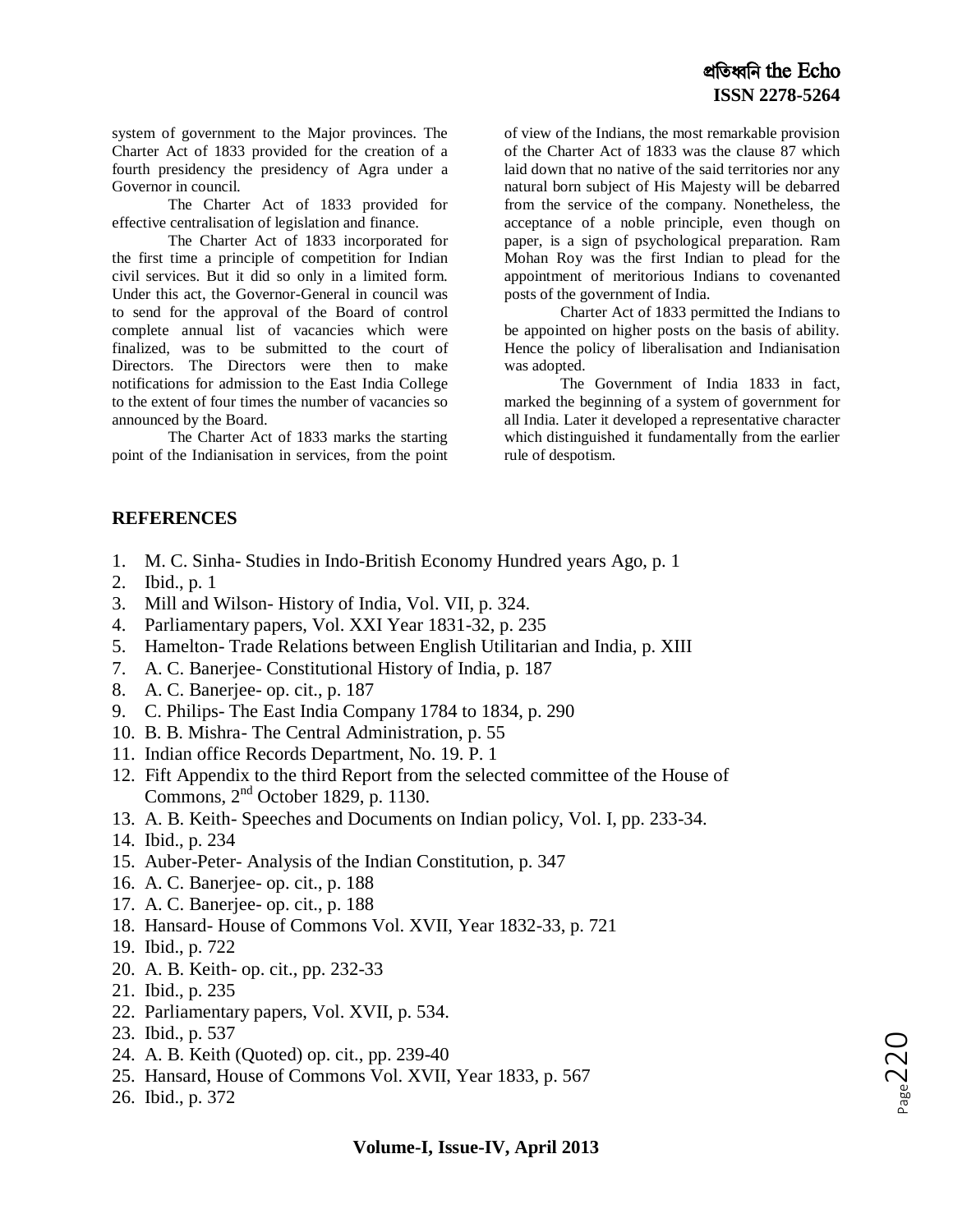- 27. Ibid., p. 373
- 28. A. C. Banerjee- op, cit., p. 189
- 29. C. H. Philips- op. cit., p. 291-92
- 30. A. C. Banerjee- op. cit., p. 190
- 31. Auber-Peter- op. cit., p. 693
- 32. Parliamentary papers,  $3<sup>rd</sup>$  series Vol. XVIII,  $13<sup>th</sup>$  June, p. 698
- 33. Asiatic Journal, Vol. III, Year 1833, p. 121
- 34. Ibid., p. 122
- 35. C. H. Philips- op. cit., p. 294
- 36. Wilson-History of India Vol. III, p. 741
- 37. Parliamentary papers 3rd series, Vol. XIX, p. 504
- 38. Ibid., p. 510
- 39. C. H. Philips- op. cit., p. 295
- 40. Parliamentary papers Hansard.
- 41. A. C. Banerjee- op. cit., p. 266
- 42. Ibid., p. 267
- 43. Parliamentary papers, Vol. XXIV 1833, House of Commons, 10<sup>th</sup> July 1833.
- 44. A. C. Banerjee- op. cit., p. 226
- 45. Ibid., op. cit., p. 1, p. 257
- 46. S. V. Desikachar- Centralised Legislation, p. 16
- 47. Ibid., p. 17
- 48. Parliamentary papers- op. cit., p. 735
- 49. A. C. Banerjee- op. cit., p. 268
- 50. A. C. Banerjee- op. cit., p. 228
- 51. Ilbert- The Government of India, p. 83
- 52. A. C. Banerjee- op. cit., p. 237
- 53. A. C. Banerjee- op. cit., p. 258
- 54. Ibid., 272
- 55. S. V. Desikacher- op. cit., p. 8
- 56. Ibid., p. 10
- 57. Ibid., p. 19
- 58. B. K. Achary- Codification in British India, p. 167
- 59. R. Coupland- The constitutional problem in India, p. 173.
- 60. Ibid., p. 174
- 61. C. D. Desikachar- op. cit., p. 23
- 62. Ibid., p. 24
- 63. W. Kaye- The Administration of East India Company, pp. 106-07
- 64. B. B. Misra- op. cit., p. 44
- 65. Maitland- Constitutional History of England, p. 463.
- 66. B. B. Mishra, op. cit., p. 378
- 67. A. C. Banerjee- op. cit., p. 581
- 68. R. C. Mazumdar- British Paramountcy and Indian Renaissance, Part II, p. 89
- 69. Petition of the British India Association submitted to parliament 1852, p. 45
- 70. Despatch dated, 10 Dec. 1834, p. 23
- 71. Parliamentary papers, Macaulay's Speech, House of commons July 10, 1833, Vol. XXI, p. 737

#### **Volume-I, Issue-IV, April 2013**